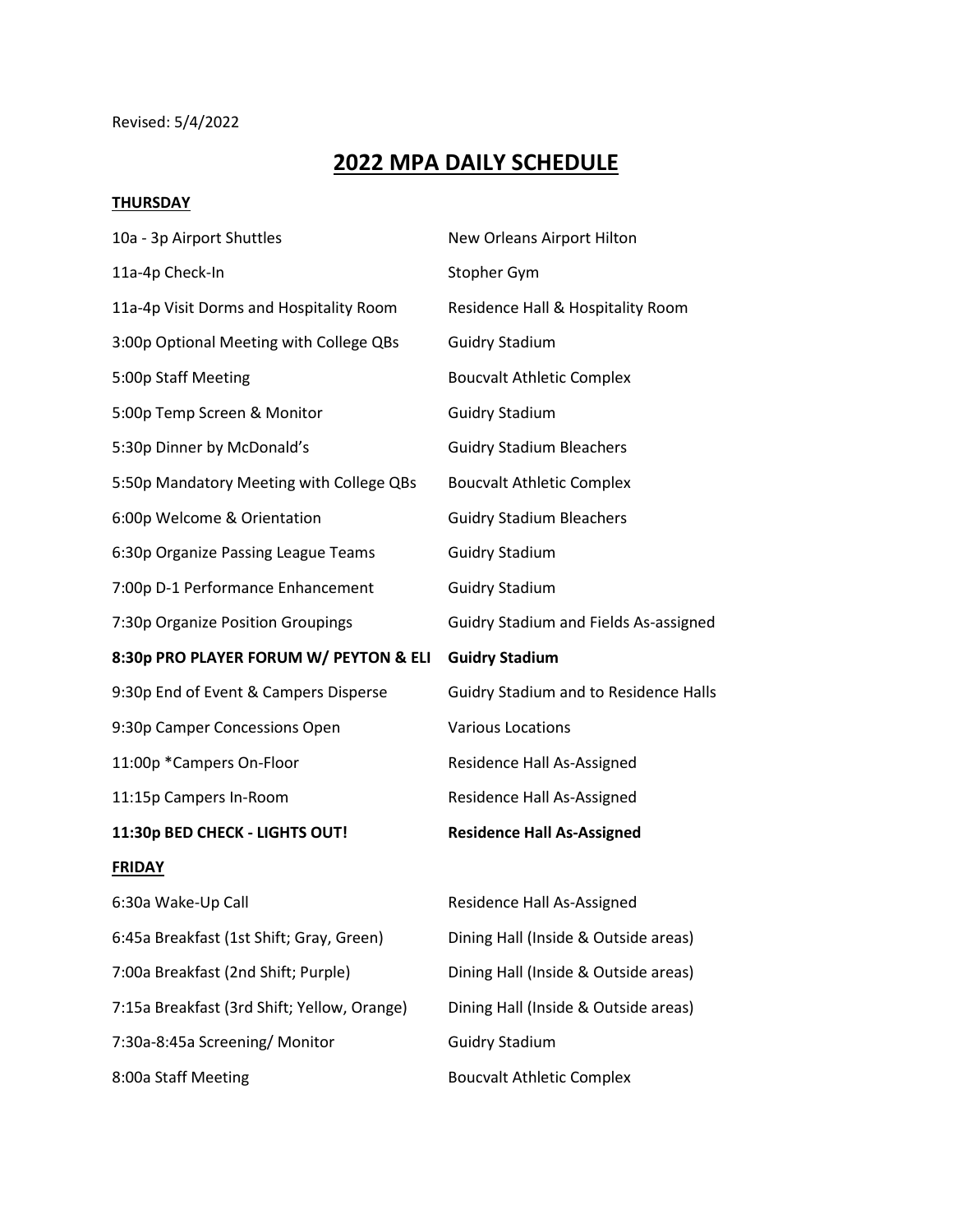| 8:30a Day Campers Check-In               | <b>Guidry Stadium</b>                |
|------------------------------------------|--------------------------------------|
| 8:45a Roll Call/ AM Practice             | <b>Guidry Stadium</b>                |
| 11:00a End of Practice                   | <b>Guidry Stadium</b>                |
| 11:00a Press Conference                  | Century Club/ Media Room             |
| 11:15a Lunch (1st Shift; Gray, Green)    | Dining Hall (Inside & Outside areas) |
| 11:45a +Lunch (2nd Shift; Purple, Red)   | Dining Hall (Inside & Outside areas) |
| 12:15p Lunch (3rd Shift; Yellow, Orange) | Dining Hall (Inside & Outside areas) |
| 12:30p - 1:45p Temp Screen & Monitor     | <b>Guidry Stadium</b>                |
| 1:15p Staff Meeting                      | <b>Boucvalt Athletic Complex</b>     |
| 1:45p Roll Call/ PM Practice             | <b>Guidry Stadium</b>                |
| 4:00p End of Practice                    | <b>Guidry Stadium</b>                |
| 4:45p Dinner (1st Shift; Gray, Green)    | Dining Hall (Inside & Outside areas) |
| 5:15p +Dinner (2nd Shift; Purple, Red)   | Dining Hall (Inside & Outside areas) |
| 5:45p Dinner (3rd Shift; Yellow, Orange) | Dining Hall (Inside & Outside areas) |
| 5:45p - 6:45p Temp Screen & Monitor      | <b>Guidry Stadium</b>                |
| 6:15p Staff Meeting                      | <b>Boucvalt Athletic Complex</b>     |
| 6:45p Roll Call/ Passing League          | <b>Guidry Stadium</b>                |
| 8:00p End of Passing League              | <b>Guidry Stadium</b>                |
| 8:30p FRIDAY NIGHT LIGHTS                | <b>GUIDRY STADIUM</b>                |
| #1 RIDDELL AIR-IT-OUT                    | <b>GUIDRY STADIUM</b>                |
| #2 NIKE QB CHALLENGE                     | <b>GUIDRY STADIUM</b>                |
| #3 CANE'S LONG SHOT                      | <b>GUIDRY STADIUM</b>                |
| 10:00p End of Event & Campers Disperse   | <b>Guidry Stadium</b>                |
| 10:00p Camper Concessions Open           | <b>Various Locations</b>             |
| 11:00p *Campers On-Floor                 | Residence Hall As-Assigned           |
| 11:15p Campers In-Room                   | Residence Hall As-Assigned           |
| 11:30p BED CHECK - LIGHTS OUT!           | <b>Residence Hall As-Assigned</b>    |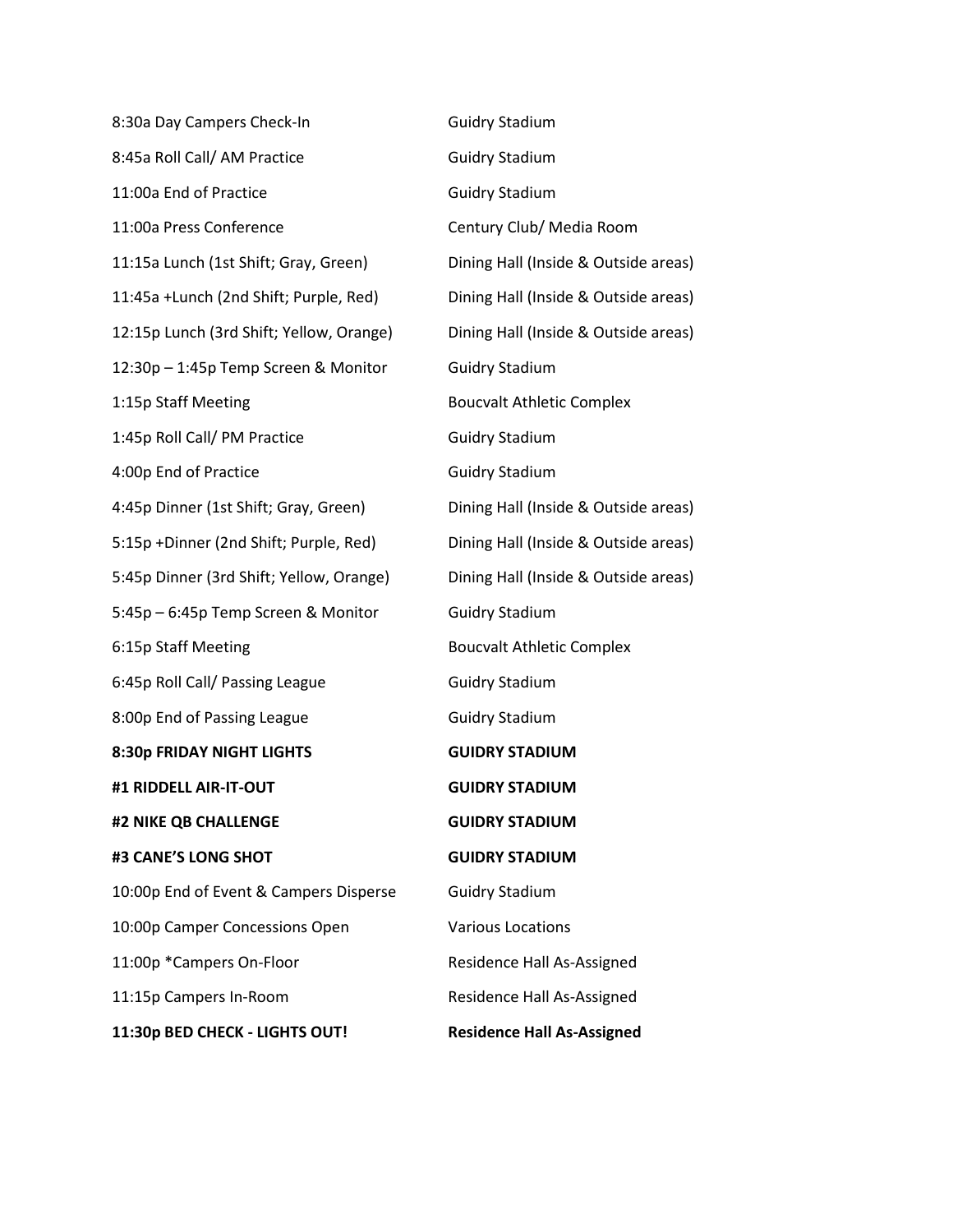## **SATURDAY**

| 6:30a Wake-Up Call                          | Residence Hall As-Assigned           |
|---------------------------------------------|--------------------------------------|
| 6:45a Breakfast (1st Shift; Gray, Green)    | Dining Hall (Inside & Outside areas) |
| 7:00a Breakfast (2nd Shift; Purple)         | Dining Hall (Inside & Outside areas) |
| 7:15a Breakfast (3rd Shift; Yellow, Orange) | Dining Hall (Inside & Outside areas) |
| 7:30a-8:45a Temp Screen & Monitor           | <b>Guidry Stadium</b>                |
| 8:00a Staff Meeting                         | <b>Boucvalt Athletic Complex</b>     |
| 8:30a Day Campers Check-In                  | <b>Guidry Stadium</b>                |
| 8:45a Roll Call/ AM Practice                | <b>Guidry Stadium</b>                |
| 11:00a End of Practice                      | <b>Guidry Stadium</b>                |
| 11:15a Lunch (1st Shift; Gray, Green)       | Dining Hall (Inside & Outside areas) |
| 11:45a +Lunch (2nd Shift; Purple, Red)      | Dining Hall (Inside & Outside areas) |
| 12p Mandatory Meeting with College QBs      | <b>Boucvalt Athletic Complex</b>     |
| 12:15p Lunch (3rd Shift; Yellow, Orange)    | Dining Hall (Inside & Outside areas) |
| 1p-2:15p Temp Screen & Monitor              | <b>Guidry Stadium</b>                |
| 1:15p Staff Meeting                         | <b>Boucvalt Athletic Complex</b>     |
| 1:45p Roll Call/ PM Practice                | <b>Guidry Stadium</b>                |
| 4:00p End of Practice                       | <b>Guidry Stadium</b>                |
| 4:00p Cane's MPA College Showcase           | <b>Guidry Stadium</b>                |
| 4:45p Dinner (1st Shift; Gray, Green)       | Dining Hall (Inside & Outside areas) |
| 5:15p +Dinner (2nd Shift; Purple, Red)      | Dining Hall (Inside & Outside areas) |
| 5:30p Dinner for College QB (ONLY)          | Cane's Food Truck @Guidry Stadium    |
| 5:45p Dinner (3rd Shift; Yellow, Orange)    | Dining Hall (Inside & Outside areas) |
| 5:45p Temp Screen & Monitor                 | <b>Guidry Stadium</b>                |
| 6:00p Staff Meeting                         | <b>Boucvalt Athletic Complex</b>     |
| 6:30p Roll Call/ Passing League             | <b>Guidry Stadium</b>                |
| 8:30p End of Passing League                 | <b>Guidry Stadium</b>                |
|                                             |                                      |
| 9:00p COOPER'S COLLEGE COLLOQUIUM           | <b>Guidry Stadium</b>                |